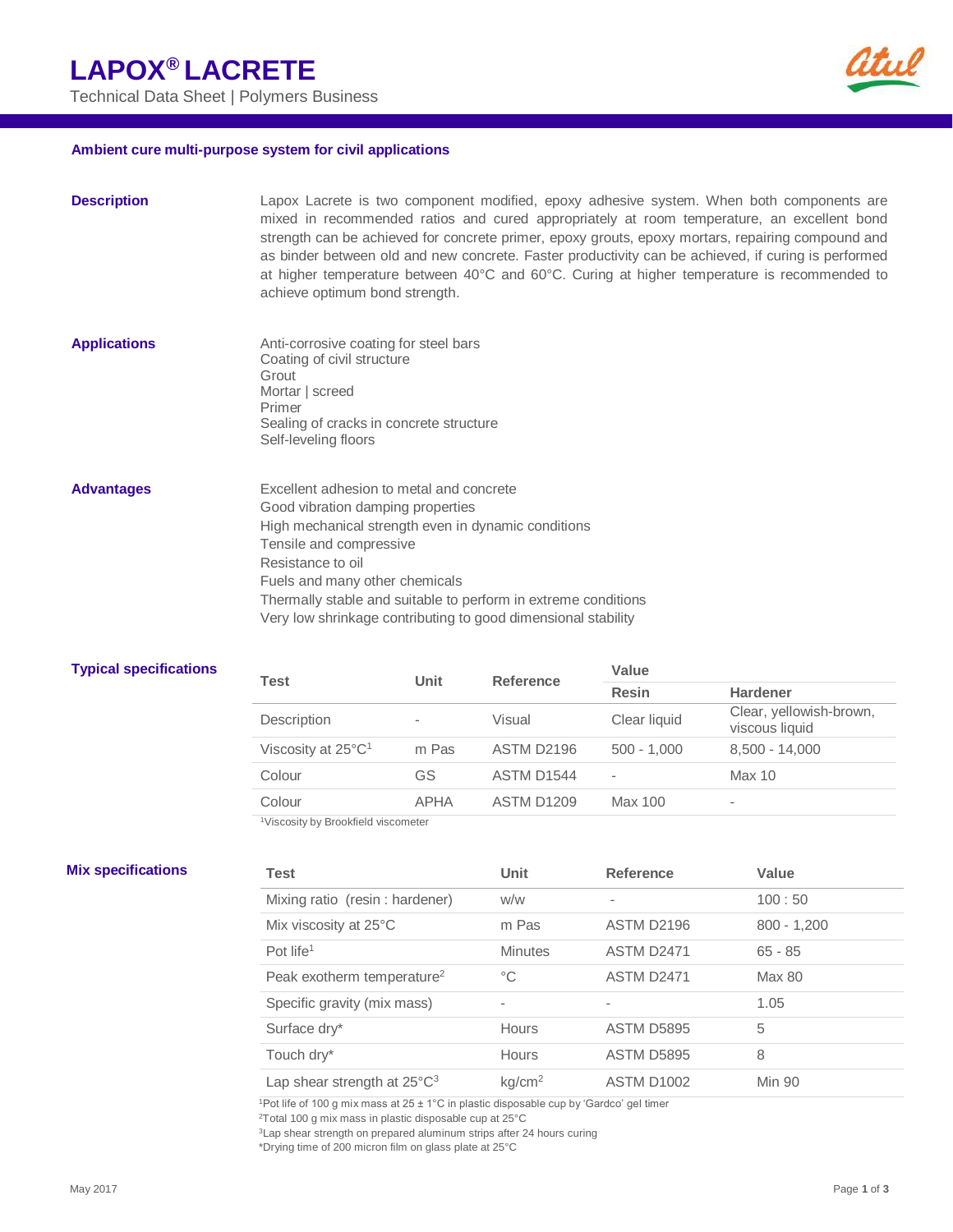# **LAPOX® LACRETE**

Technical Data Sheet | Polymers Business



| <b>Recommended</b><br>formulation and<br>performance<br>specifications for primer | Test                             | <b>Unit</b>      | <b>Primer</b> |               |
|-----------------------------------------------------------------------------------|----------------------------------|------------------|---------------|---------------|
|                                                                                   | Resin Lacrete                    | <b>PBW</b>       | 100           |               |
|                                                                                   | Hardener Lacrete                 | <b>PBW</b>       | 50            |               |
|                                                                                   | Specific gravity                 | ٠                | 1.05          |               |
|                                                                                   | Coverage on concrete (150µ coat) | g/m <sup>2</sup> | $250 - 300$   |               |
|                                                                                   | Coverage on metal (150µ coat)    | g/m <sup>2</sup> | $200 - 250$   |               |
| <b>Recommended</b>                                                                | Test                             | Unit             | Self-leveling | <b>Screed</b> |
|                                                                                   |                                  |                  |               |               |
| formulation and<br>performance<br>specifications for mortar<br>based system       | Resin Lacrete                    | <b>PBW</b>       | 100           | 100           |
|                                                                                   | <b>Hardener Lacrete</b>          | <b>PBW</b>       | 50            | 50            |
|                                                                                   | Defoamer K - 210                 | <b>PBW</b>       | $1 - 2$       | $1 - 2$       |
|                                                                                   | Quartz sand mix number 10        | <b>PBW</b>       | $300 - 400$   | $700 - 800$   |
|                                                                                   | Specific gravity                 | ۰                | 1.80          | 2.00          |
|                                                                                   | Consistency of mix mass          |                  | Flowable      | Trowelable    |

| <b>Recommended</b><br>formulation and<br>performance<br>specifications for<br>grouting of heavy<br>machine foundation | Test                      | Unit               | Self-leveling | <b>Screed</b> |
|-----------------------------------------------------------------------------------------------------------------------|---------------------------|--------------------|---------------|---------------|
|                                                                                                                       | Resin Lacrete             | <b>PBW</b>         | 100           | 100           |
|                                                                                                                       | Hardener Lacrete          | <b>PBW</b>         | 50            | 50            |
|                                                                                                                       | Quartz sand mix number 10 | <b>PBW</b>         | $400 - 500$   | $800 - 900$   |
|                                                                                                                       | Specific gravity          | ۰                  | 1.80          | 2.20          |
|                                                                                                                       | Consistency of mix mass   | -                  | Flowable      | Trowelable    |
|                                                                                                                       | Compressive strength      | kg/cm <sup>2</sup> | $700 - 800$   | $900 - 1,000$ |
|                                                                                                                       | Flexural strength         | kg/cm <sup>2</sup> | $400 - 500$   | $300 - 400$   |

Compressive strength  $kg/cm^2$  600 - 800 900 - 1,000 Flexural strength  $kg/cm^2$  400 - 500  $300 - 400$ 

Area coverage kg/m<sup>2</sup> per mm 2.0 2.2

| <b>Sieve analyses of quarts</b><br>sand mix number 10 | <b>B. S. Sieve number</b> | (%) Retained |
|-------------------------------------------------------|---------------------------|--------------|
|                                                       | 36                        | 10           |
|                                                       | 52                        | 25           |
|                                                       | 72                        | 20           |
|                                                       | 100                       | 10           |
|                                                       | 150                       | 15           |
|                                                       | 240                       | 20           |

**Packaging** Lapox Lacrete is available in 1.5 kg bottles, 7.5 kg HDPE jerry cans and 45 kg HDPE carboys. Other packing may be considered on request.

**Storage and handling** Lapox Lacrete should be stored in a cool and dry place, preferably in a sealed container and should not be exposed to direct sunlight. This product has a shelf life of two years, if stored in its original container between 2°C and 40°C away from humidity and excessive heat.